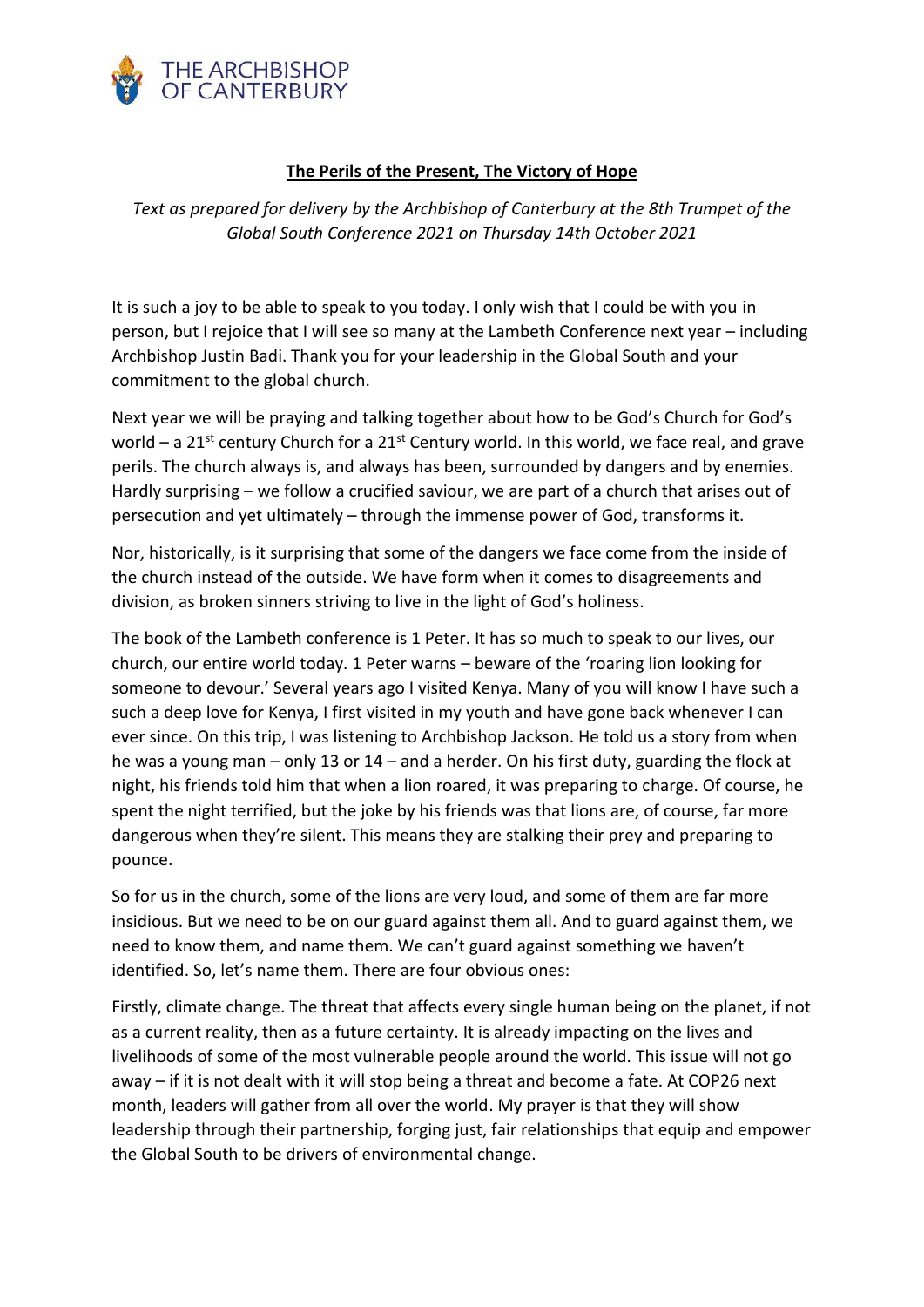

Secondly, disease. Of course, our minds might immediately jump to Covid-19, but I'm also mindful of the many other diseases that cause so much suffering and death around the world – malaria, tuberculosis, ebola, HIV/AIDS. I rejoiced at the recent news of a vaccine for malaria – pray God it may swiftly save many million lives. Our global battle against Covid-19 has exposed the threat to all of humanity of our selfishness, of the illusion of selfsufficiency, the fallacy that it's possible or even desirable for some of us to thrive whilst leaving others behind.

Thirdly, persecution, which is so rife across our global Anglican family. Recently we remembered the 8<sup>th</sup> anniversary of the bombing in Peshawar, which killed 127 of our brothers and sisters. Many Global South countries will know well the fear of persecution. Let us name it fully and properly – in many places this persecution is from religious extremism, including from Islamist groups, from Hindu radicals and many others. In many places it is from governments, whether atheistic or religious. I dream of a day where Christians and people of all religions are able to practice – even celebrate – their faith, without fear of persecution, of death, of retaliation.

Related but not entirely the same is the threat of conflict and the reality of war, from within families and households to the level of civil war and international conflict. I have spent much of this year writing a book about reconciliation, which I hope will be published in early 2022. Violence, wherever it is found, disfigures and disregards the image of God in each of us.

Finally, I think of the divisions within our own church. Mark 3:25 – 'If a house is divided against itself, that house cannot stand'. That's what Jesus tells us. If we are inward looking, if we are more focussed on internal divisions and differences rather than displaying God's unity which transcends all the barriers we sinful humans want to put up around ourselves, then people will not know we are God's church and people will not see God's reconciling power in us. Jesus' last prayer was for unity. Division and separation are not biblical. They are not Godly. Disagreement is fine – even good and helpful. Difference and diversity are a blessing of the God who is limitless beyond our imagination. But it is how we deal with these differences and disagreements that mark us out as God's people.

1 Peter 5 describes 'your enemy, the devil'. Not 'your enemy, those who disagree with you'. Not 'your enemy, those who say nasty things behind our backs'. Not 'your enemy because they are of a different church or form of churchmanship'. It's 'your enemy, the devil'.

1 Peter's advice to the shepherds on the look out for the lions, is to 'cast all your anxiety' on God, who will always be big enough to handle it. So much of the anxiety which leads to our arguments and divisions in the Church comes from anxiety and fear. They in turn come from not casting our anxieties on Christ – he knows we are not able to handle it alone, and He does not ask us to! He stands with outstretched arms, waiting for us to bring our problems to him rather than take them out on each other.

These are the obvious perils that the church faces. Many of you will have first-hand experience of so many of them; you will know and understand them better than I. But I also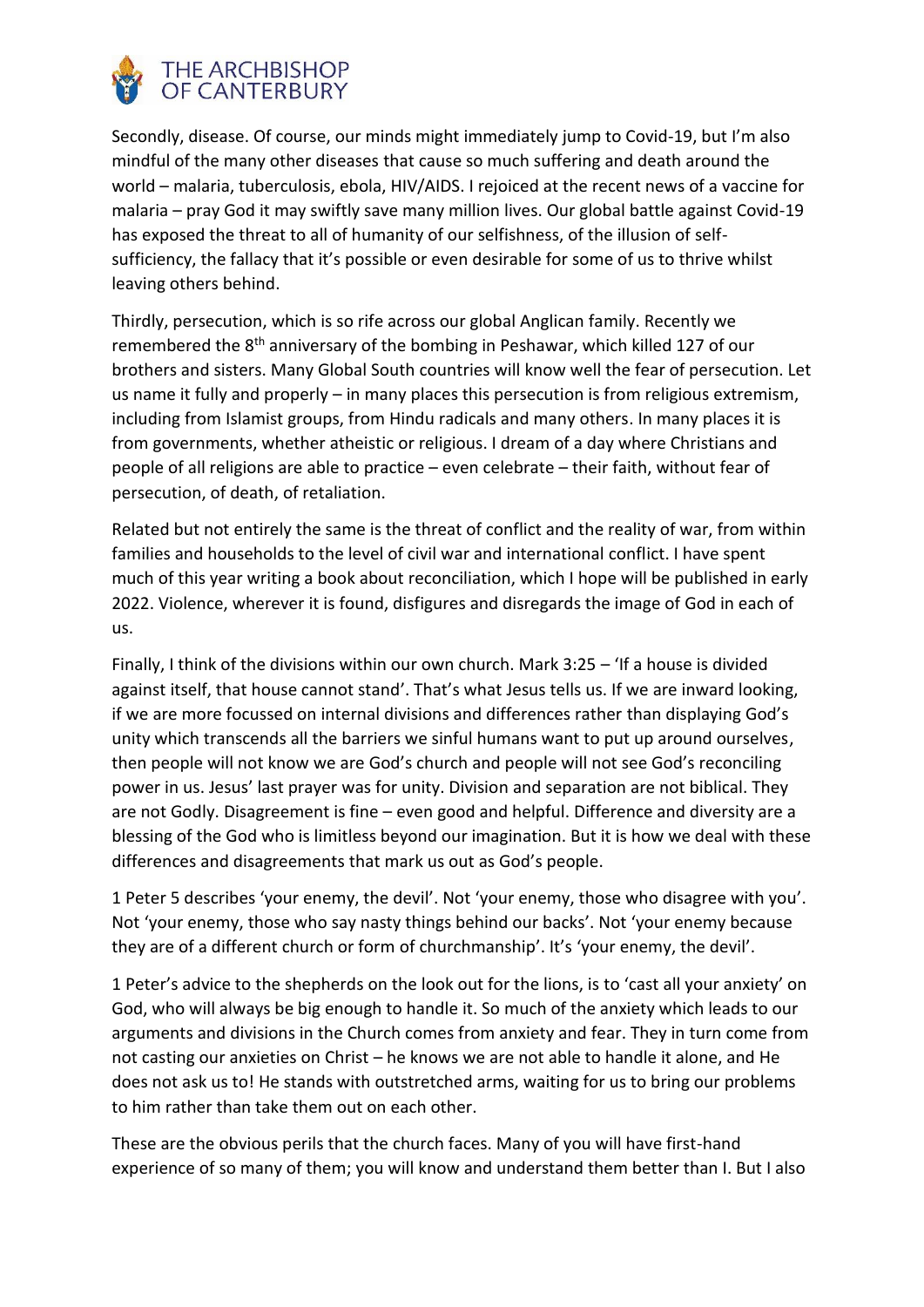

wanted to raise some of the less obvious ones, perils which perhaps fuel the threats I've talked about and have become the backdrop of the events we see playing out.

The renewal of imperialism, or its revival from places we thought it had died out. This shows itself through the way we are dealing with climate change, through health inequalities, our indifference in the Global North to the sufferings of the Global South in persecution, war and catastrophe. It includes policies on migration, and imposition of forms of thought, against the will of Global South countries, as a condition of receiving aid and support. These are grave examples of where we do not love our neighbour as ourselves, we have not truly seen all in the image of God, or treated everyone as fully equal under His eyes.

Secondly, ignorance. Ironically, the greatest era of communication in history - a time where I have the blessing of being able to speak to you via Zoom and hear from you via WhatsApp, from all over the world in real time – has also led to ever more ignorance. The spreading of misinformation, the polarising effect of algorithms that are designed to push different positions further apart and ensure that our own opinions are always reinforced but rarely challenged, means that we become more ignorant about those with whom we disagree. We fall into silos of people who think like us, who look like us, who have the same experiences and opinions as us. We've become less good at really listening to each other and loving one another.

And finally, connected from ignorance, I want to raise the fear of contamination by meeting with the wrong people. The worry about condemnation from those who are our friends and allies if we dare to cross the divides that separate us. Jesus met with so many people who were considered 'unclean', 'impure', 'improper'. He scandalised people with his relationships with lepers, adulterers, tax collectors - the poor, the reviled, the forgotten. His example and love for all shows that there is never any 'us and them' in His eyes – only us and God.

There is good news. There is *the* Good News! As the church, Christians have the answer and can offer the solution to these problems. Our answer is found in Colossians 3, particularly verse 11: 'In that renewal there is no longer Greek and Jew, circumcised and uncircumcised, barbarian, Scythian, slave and free; but Christ is all and in all!' In loving one another, we must treat one another equally. We must honour and respect one another. We must listen and walk with each other. We can show ourselves as a church which is actively supporting vaccine generosity, fair and just trade, respect for different views, even where we disagree, because we can hold firmly to the certain truth that we find in Christ Jesus.

Then we can be the light of the world  $-1$  Peter says our very purpose, our raison d'etre, is to 'proclaim the mighty acts of him who called you out of darkness into his marvellous light'. Where there is darkness - and there is deep darkness, sometimes out in the open for everyone to see, sometimes in forgotten and lonely corners of the world, sometimes in our own hearts – our calling is to shine the light of the Lord towards it, to bring it into the light. Our calling is to make holy disciples living in love under scripture.